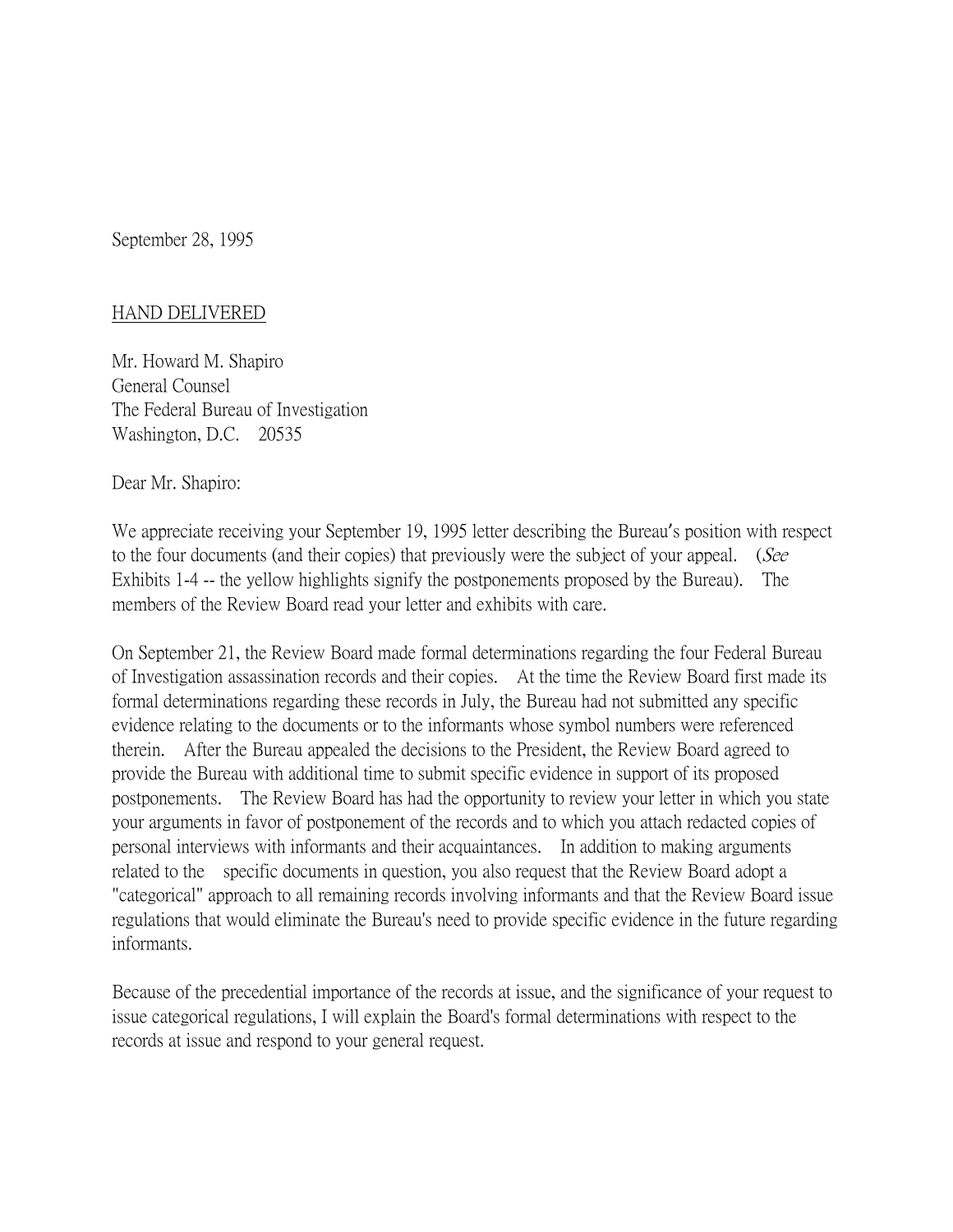## The Four Records at Issue

#### Exhibit 1: 124-10119-10078.

The Bureau was unable to locate any descendants or relatives of this informant who died in 1979, and you expressed "no further objection to disclosure" of the document. Due to the lack of the clear and convincing evidence needed to support a postponement, and given the Bureau's waiver of any further objection, the Review Board voted unanimously to open the record in full.

## Exhibit 2: [1](#page-1-0)24-10070-10354.

Exhibit 2 provides a significant lead on the question whether there was any complicity on the part of Dallas police officials in the death of Lee Harvey Oswald. Dated only two days after Oswald was murdered in the Dallas Police Department building, the document is an "urgent" cable to Director J. Edgar Hoover from the Special Agent-in-Charge of the Houston office. The portions of the document that already have been made public reveal that the FBI informant (whose symbol number is redacted) reported that a longstanding female acquaintance of the informant (whose name -- or alias -- is redacted) was reputedly a "fixer" between the Dallas police and the "criminal element."<sup>[2](#page-1-1)</sup> The document reports that the informant telephoned the fixer and asked her questions about the murder of Oswald while he was in Dallas police custody. The informant asked whether it was an "accident" that Ruby had shot Oswald, or whether there was anything more to the story. The document reveals that the fixer believed that there was more to the story than had been disclosed, but was reluctant to talk at that time.

The murder of Lee Oswald has prompted substantial discussion on the question whether his murderer, Jack Ruby, acted alone, or at the behest of organized crime, or with the possible assistance of his

<span id="page-1-0"></span> $\overline{\phantom{a}}$ Record number 124-10108-10142 is a duplicate of this record, and the Review Board made the same determinations with respect to it.

<span id="page-1-1"></span><sup>2</sup>The phrase between "Dallas police and criminal element" remains redacted on the copies of this record now publicly available; however, the FBI has agreed to release this phrase. *See* copy attached at Tab C of your Petition for Postponement Under Section 9(d) of the President John F. Kennedy Assassination Records Collection Act of 1992, dated August 8, 1995, and page 10, footnote 13 of our August 11, 1995 Reply.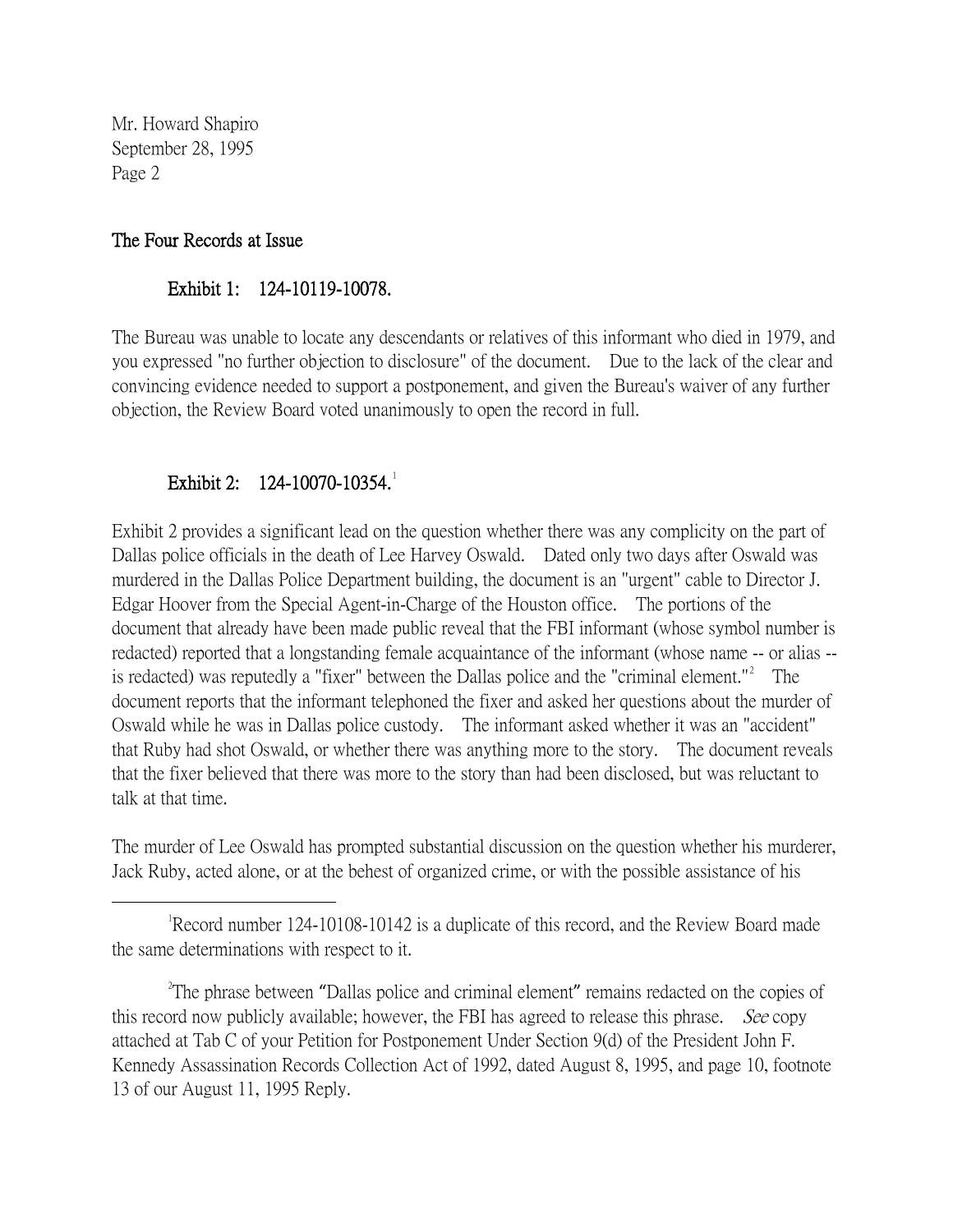contacts in the Dallas police force. Although the Review Board takes no position on the merits of these important issues, it does believe that the document in question clearly is relevant and material to a resolution of them. There is, in short, a very high public interest in this record.

There are three subjects redacted in the document: the symbol number of the former informant, the name (or alias) of the fixer, and the occupation of the fixer. The only evidence provided in support of their postponement by the Bureau consists of an FD-302 report by a Dallas, Texas, FBI agent who conducted an interview with the former informant. In the words of the FBI agent, the informant "does not want his name, telephone number or other identifying information disclosed as to do so would be detrimental to himself, his family and his business."

Since the document does not reveal the identity of the informant, but rather the informant symbol number, the Bureau has a two-pronged responsibility. It must provide clear and convincing evidence that first, the release of the redacted information would in fact lead to the disclosure of the informant's identity, and second, the disclosure of the identity would lead to harm. The Board believes that the Bureau did not meet its burden in either case. The Bureau provided no evidence that the release of the symbol number would lead to the disclosure of the identity of the informant, and rather than provide evidence of harm in the event that the identity were disclosed, the Bureau simply repeated the assertions of harm voiced by the informant himself -- who seems incorrectly to have believed his name would be disclosed -- without providing any corroborating evidence.

Based upon the evidence presented to it, the Review Board voted, unanimously, to release the name and occupation of the fixer (regarding whom no evidence was offered) $\delta$  and to release the prefix and suffix of the informant's symbol number. The only information to be postponed is the numerical portion of the informant's symbol number. The Board decided to redact this portion of the symbol number because it would provide very little useful information to the public and it would preclude any possible basis for arguing that the release of the number would disclose the identity of the informant. The Board voted to substitute the language "informant symbol number" for the actual symbol number.

<span id="page-2-0"></span> $\frac{1}{3}$ Important additional grounds for the release of this information are found at pages 11-12 of our August 11, 1995 Reply.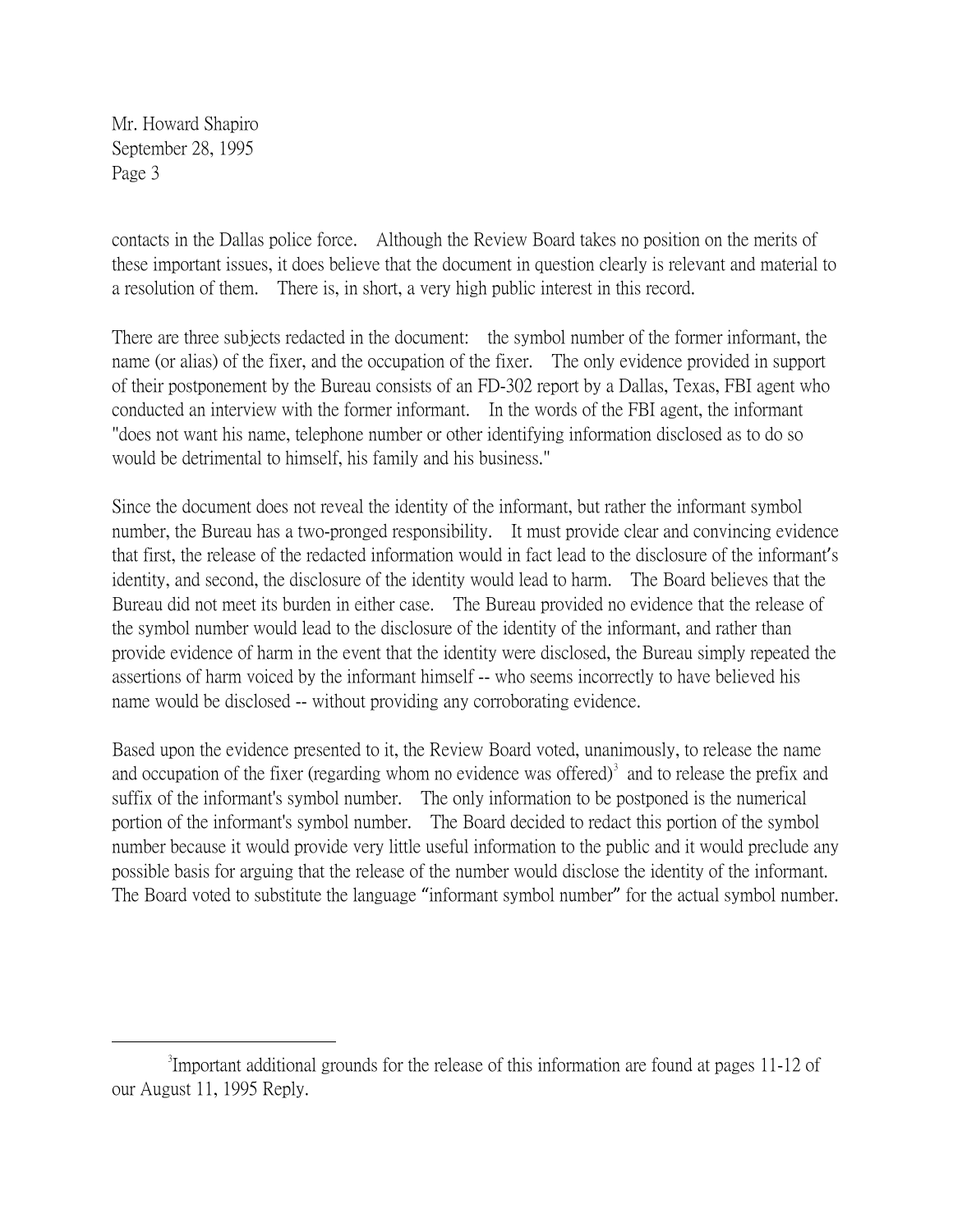## Exhibits 3 and [4](#page-3-0): 124-10184-10256 and 124-10244-10077.<sup>4</sup>

Exhibits 3 and 4 discuss, in part, a small Communist Party meeting at the home of Ms. Genne Kuhn in Wheeling, West Virginia. In December 1963, Ms. Kuhn invited five persons to her home to hear a talk by her guest, Arnold Johnson, who was then the Public Relations Director of the Communist Party USA. The documents disclose that three of the five invitees who gathered to hear Mr. Johnson were FBI informants. Your September 19 letter to the Review Board further discloses that two of the informants were married to each other, that both are now living, and that the third informant is deceased. One of the documents also discloses that, at one point, a smaller meeting included only Mr. Johnson, Ms. Kuhn, and two of the three FBI informants.

Although the Bureau provided statements from two living informants (the husband and wife team) and a statement by relatives of the third requesting continued non-disclosure, the Bureau did not demonstrate why releasing the symbol numbers in these two documents would make it any more likely that the informants' identities would be revealed.

Exhibit 3 also discloses other information about some additional Communist Party activities and two file numbers. The Bureau did not make any argument showing how the release of this information would tend to disclose the identity of the informants, given what has already been released, nor did it offer any basis for postponing the file numbers.

Accordingly, the Review Board voted, unanimously, to release all of the information in the two documents, including the file numbers,<sup>[5](#page-3-1)</sup> except for the numerical portion of the informants' symbol numbers. The Board voted to use the same substitute language as described above.

# The Review Board's Response to the Bureau's Request for a Categorical Approach

<span id="page-3-0"></span> $\frac{1}{4}$ Record numbers 124-10035-10065, 124-10243-10367, 124-10232-10345, 124-10170-10064, and 124-10006-10342 are duplicates of record number 124-10244-10077, as to which the Review Board made the same determinations.

<span id="page-3-1"></span><sup>&</sup>lt;sup>5</sup>Additional grounds for the release of the file numbers are provided on page 9 of our August 11, 1995 Reply.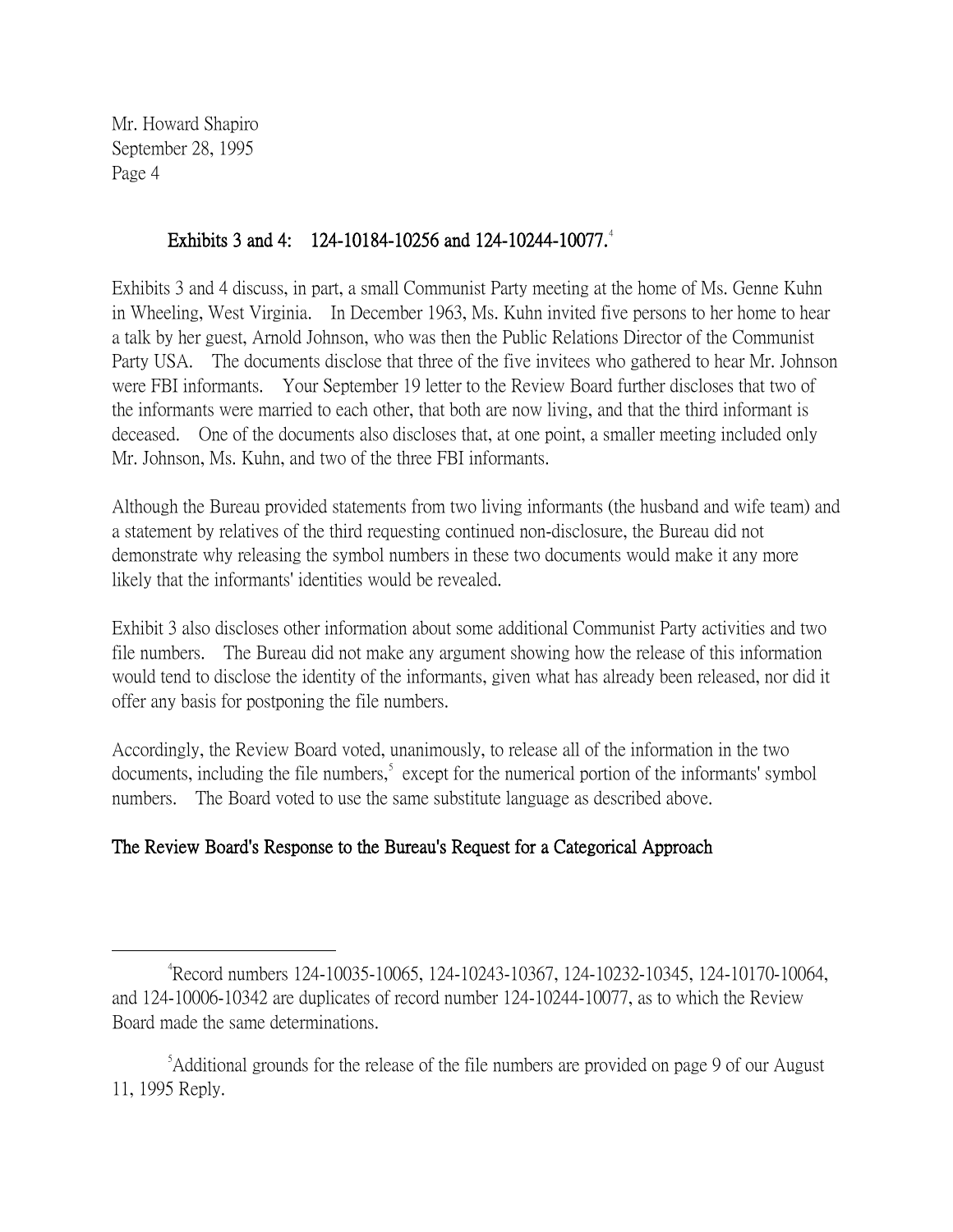The Bureau reported it had expended more than 300 man-hours gathering information on the four informants. In order to avoid such expenses in the future, the Bureau suggested that the Review Board "adopt a categorical approach when determining whether to postpone disclosure of all similar records." This "categorical approach" constitutes, of course, a significant revision of the Bureau's previously stated willingness to "be prepared with particularity to defend a particular piece of information and the necessity of its not being divulged."[6](#page-4-0)

The JFK Act provides, in relevant part, that

Disclosure of assassination records or particular information in assassination records to the public may be postponed subject to the limitations of this Act if there is clear and convincing evidence that . . .

(4) the public disclosure of the assassination record would compromise the existence of an understanding of confidentiality currently requiring protection between a Government agent and a cooperating individual or a foreign government, and public disclosure would be so harmful that it outweighs the public interest . . . .

44 U.S.C. § 2107.6. The Review Board does not read the statute as giving the Board the latitude to issue blanket regulations that would, effectively, exempt the Bureau from providing any evidence in support of its redactions. The Review Board must, therefore, respectfully decline to adopt the suggestion that a categorical approach be adopted. Under the JFK Act, the Review Board must receive clear and convincing evidence not only that there was at one time an understanding of confidentiality, but that the understanding *currently* requires protection and that the disclosure of the prior relationship would be so harmful as to outweigh the public interest in the record.

We make the following observations in response to the Bureau's concerns regarding its expenditure of resources:

<span id="page-4-0"></span> $\overline{\phantom{a}}$  $^6$ Hearing Before the Senate Comm. On Governmental Affairs on S.J. Res. 282 to Provide For the Expeditious Disclosure of Records Relevant to the Assassination of President John F. Kennedy, 102d Cong., 2d Sess. 64 (1992) (statement of the Hon. William S. Sessions).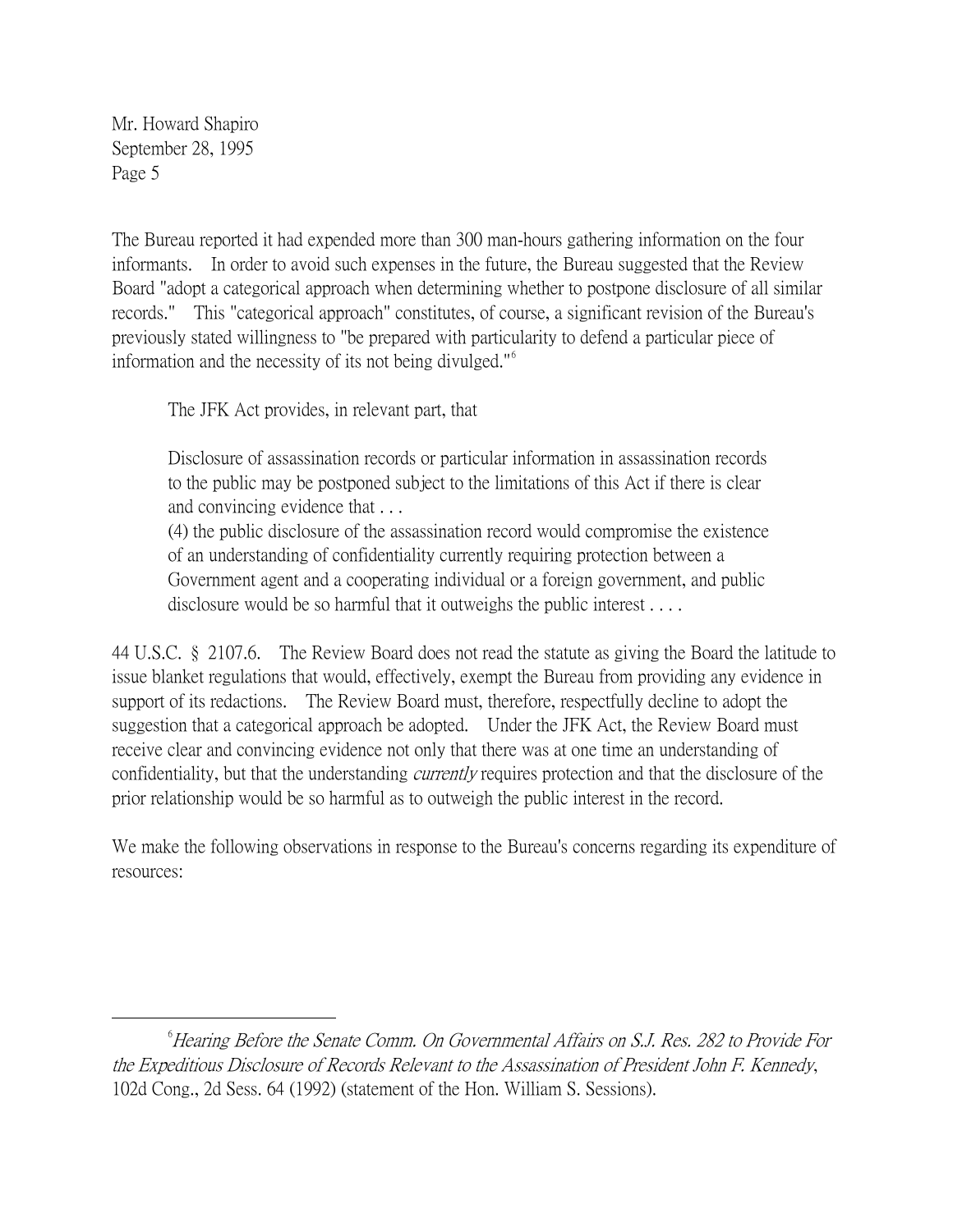First, the Bureau seems to have devoted part of its effort to obtaining informant confirmation that they had "an understanding of confidentiality" within the meaning of Section 6(4) of the JFK Act. The Review Board did not question the original existence of such an understanding with these informants. Indeed, the Review Board stated in its August 11, 1995 Reply to the President that for the postponements at issue, "the Review Board accepts that the use of informant symbol numbers or the existence of an informant file provides evidence that the informant in question was assured some measure of confidentiality." $\frac{1}{2}$ 

Second, interviews with former informants that simply recount their discomfort with the disclosure of their identities provide little probative information, particularly when there is no reason to believe that the disclosure of all (or part) of a symbol number would reveal the identity. If, on the other hand, a former informant had specific information that identified particular harms, the Board would be interested in receiving such information.

Third, the Bureau devoted some of its resources to tracking down distant descendants of deceased informants. The Review Board believes that such efforts will provide little probative information and would recommend that the Bureau not undertake such efforts.

Fourth, the Bureau continues to withhold from the Review Board evidence from the Bureau's least expensive and most probative source: the informant's source file. Rather than track down an informant to determine what kind of understanding of confidentiality the informant believes he or she had, the Bureau might simply have shown the Review Board (or staff) a copy of the agreement. Indeed, the Review Board was struck by the Bureau's reluctance to provide copies of the agreements with informants who insisted that they had signed comprehensive non-disclosure agreements. Similarly, the source file would seem to provide the best evidence of whether the informant at issue had provided information on dangerous persons who might subsequently be inclined to cause harm.

The Review Board continues to be interested in receiving evidence on whether the informant is still living,<sup>[8](#page-5-1)</sup> whether there is any corroborating evidence of any harm that could befall the informant if his or her identity were disclosed, and, very importantly, whether the disclosure of the redacted information in the documents under review would in fact disclose the identity of the informant.

<span id="page-5-1"></span><sup>8</sup>We understand that, in the large majority of cases, this information is retrievable from computer databases without directly contacting the former informants.

<span id="page-5-0"></span> $\overline{\phantom{a}}$ Page 6, footnote 8 of our August 11, 1995 Reply.